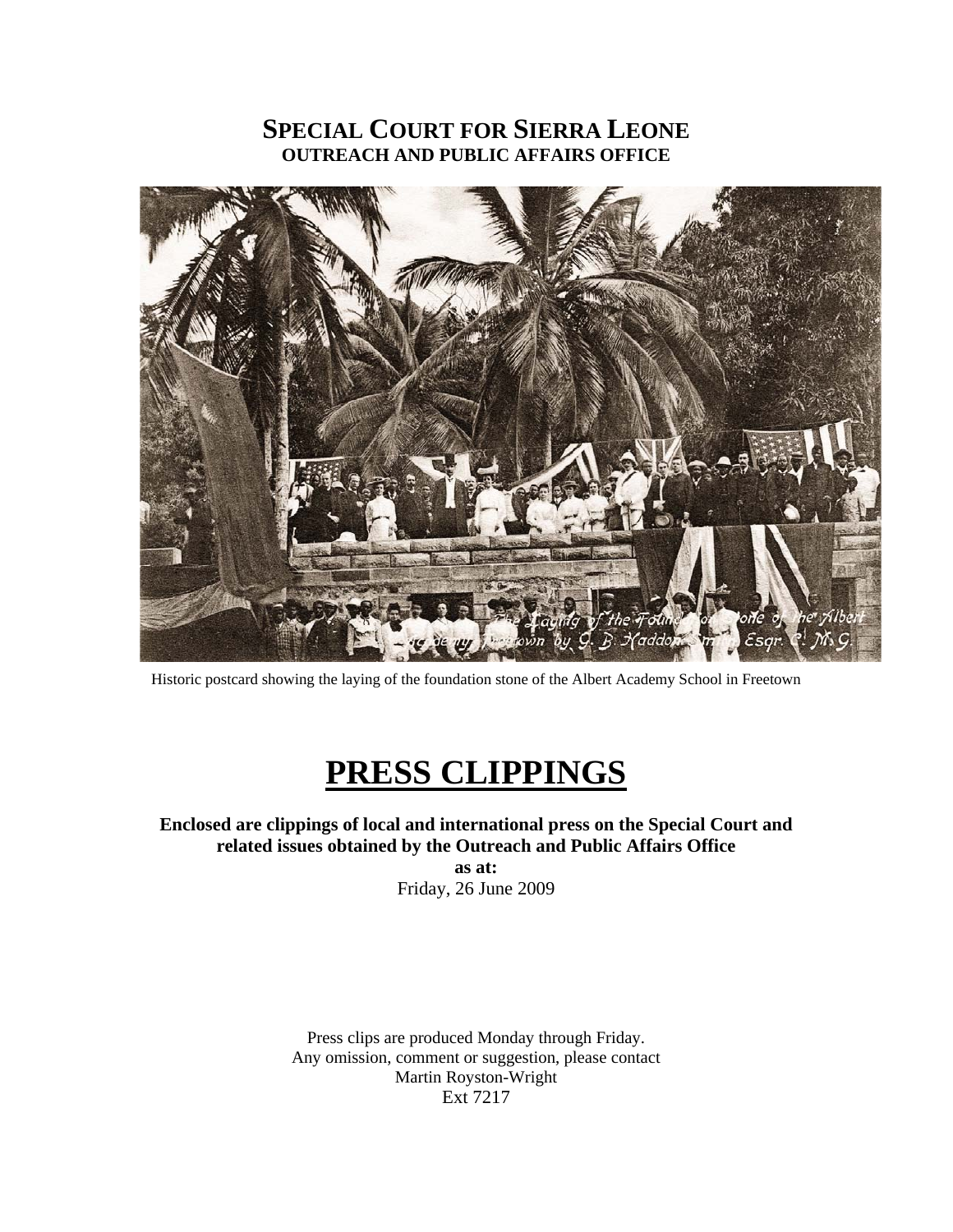| <b>International News</b>                                                   |             |
|-----------------------------------------------------------------------------|-------------|
|                                                                             |             |
| Pro-War Crimes Group Releases Names of Alleged Perpetrators / Star Radio    | Page 3      |
| UNMIL Public Information Office Media Summary / UNMIL                       | Pages 4-5   |
| Reconciling the Truth: Liberia TRC Set to Wrap Up / World Politics Review   | Pages 6-7   |
| France and the Tutsi Have to Face Justice in Rwanda Too / NRC Handelsblad   | Pages 8-11  |
| Football Aims to Help Heal Rwanda's Post-Genocide Divide / Voice of America | Page 12     |
| Very Nice Monsters / The New Yorker                                         | Pages 13-14 |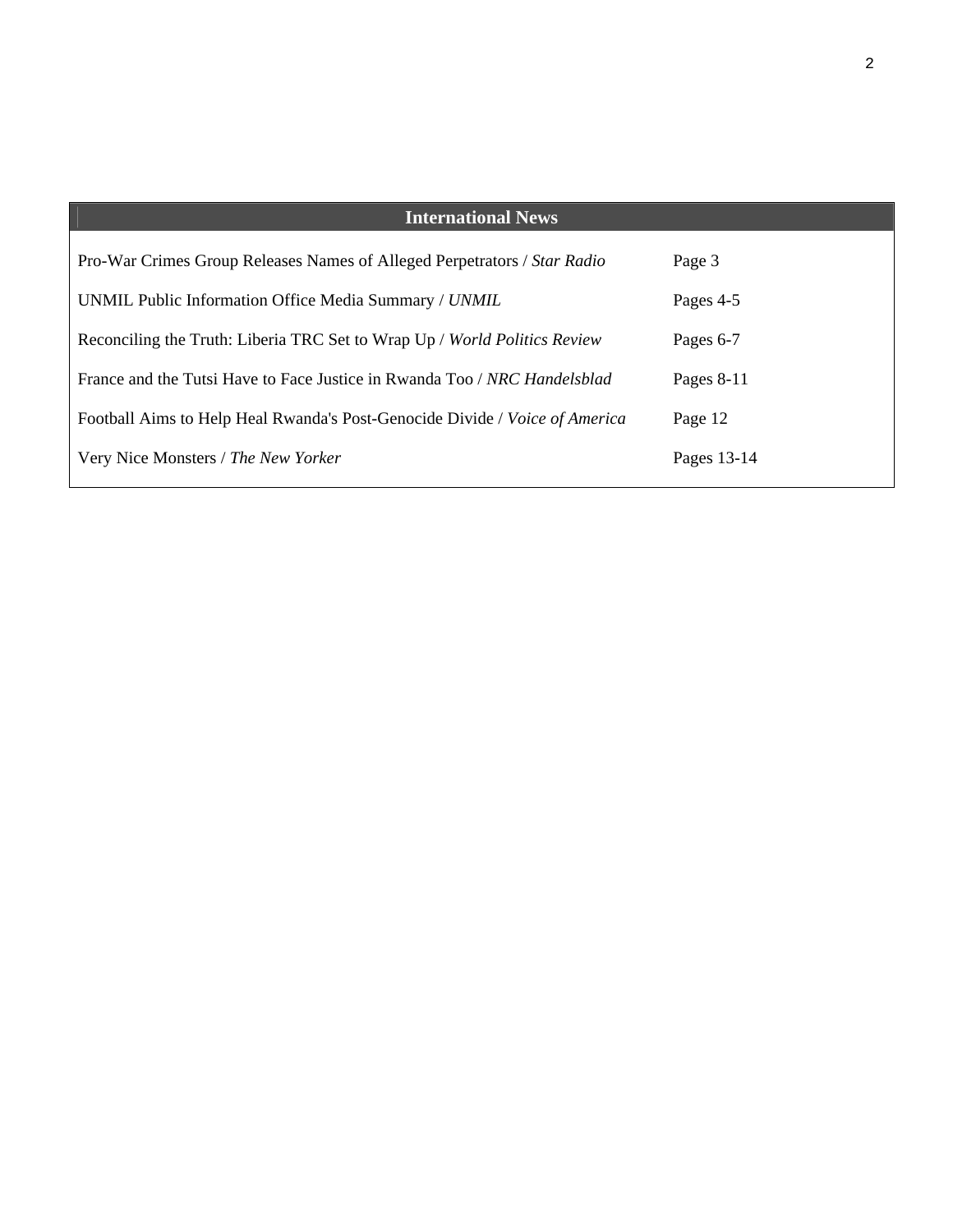# Star Radio (Liberia) Thursday, 25 June 2009

#### **Pro-war crimes group releases names of alleged perpetrators**

Written by Vivian Gartyn

A pro war crimes court group has released a list of people it claims bears the greatest responsibility for the war in Liberia.

The Forum for the Establishment of a war crimes court in Liberia listed thirty-nine names including former warlords and current government officials.

According to the group, the names are among one hundred names of alleged war criminals expected to be published later.

The group believes the individuals committed war crimes and crimes against humanity and should be prosecuted.

The war crimes advocate has at the same time, declared its support for recommendations put forth by delegates at the TRC's National Reconciliation Conference.

The group believes the recommendations including call for the setting up of a war crimes court send a message that it's now time to give justice to millions of war victims.

The group says it will also work to ensure the immediate setting-up of a Panel of Experts on Liberia and imposition of travel restrictions on all suspected war criminals.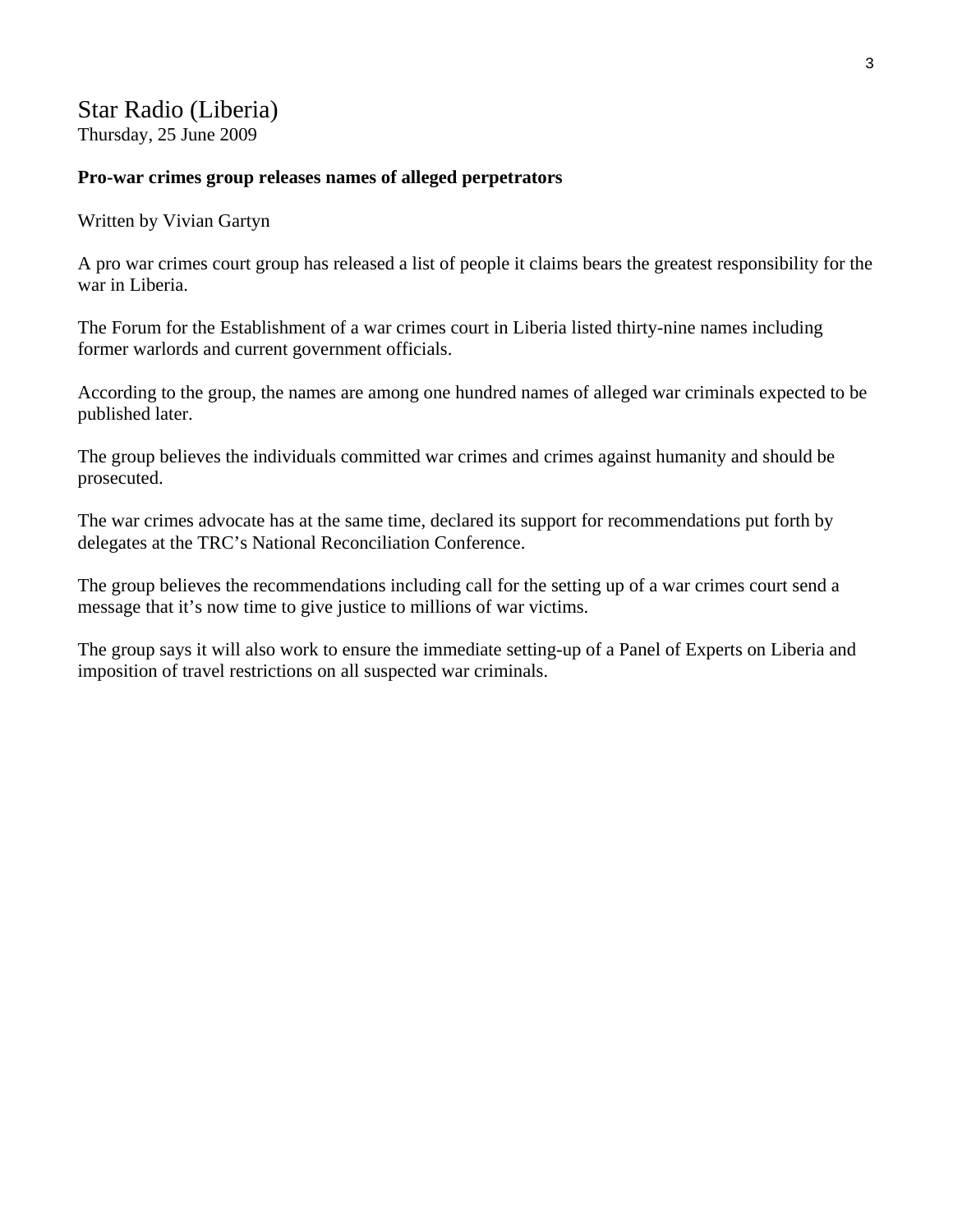

United Nations Mission in Liberia (UNMIL)

# **UNMIL Public Information Office Media Summary 25 June 2009**

*[The media summaries and press clips do not necessarily represent the views of UNMIL.]* 

# **International Clips on Liberia**

# **Liberian vice president to visit China**

BEIJING, Jun 25, 2009 (Xinhua via COMTEX) -- Liberian Vice President Joseph Nyuma Boakai will pay an official visit to China from July 5 to 11 at the invitation of his Chinese counterpart Xi Jinping. Foreign Ministry spokesman Qin Gang made the announcement here Thursday at a regular press conference.

# **International Clips on West Africa**

#### **Local Media – Newspaper**

**Opposition CDC, LINU Sign Communiqué to Collaborate Ahead of 2011 Elections** 

(The Monitor, The Inquirer, Daily Observer, The News, The Analyst, National Chronicle, Heritage)

- The Standard Bearer of the Congress for Democratic Change (CDC), George Weah and the political leader of the Liberia National Union (LINU), Winston Tubman have agreed to put up a joint challenge during Liberia's 2011 presidential and General elections.
- According to a communiqué signed in Accra, Ghana the two politicians further agreed to collaborate, join resources and called on other opposition parties to join them in their collaboration efforts.
- Meanwhile, they have expressed concern at the lack of progress towards national reconciliation, the unabated expansion and practice of corruption with impunity, the increase in violent crimes and the deteriorating living standard of Liberians.

#### **Six Convicted Armed Robbers Get 15 Years Prison Term**

(The Inquirer, New Vision, The News)

- Criminal Court "D" has sentenced six young men to fifteen years in jail.
- Jurors found Saah Williams, Moses Nassah, Samuel Bettie, Arthur Degular, Alfred Powell, and Elijah Brown guilty for armed robbery last Friday.
- They were arrested in January following an armed robbery at the home of one Jenneh Kamara.
- After they were sentenced, two of the convicted men, Elijah Brown and Alfred Powell admitted committing the act.
- In an interview, they said Samuel Bettie, who earlier denied the act was part of the group but that two of their colleagues escaped and have not been arrested
- Their lawyer excepted to the sentence and announced an appeal to the Supreme Court during its October term.

#### **U.N. Panel Report Says Former President Taylor and Associates Still discussing "Political Matters".**

(Heritage)

- The mid-term report by the United Nations Panel of Experts suggests that former associates of former President Charles Taylor currently on trial at The Hague continue to make telephone contacts with him and discussing "political matters".
- The report said based on correspondence with the Registrar of the Special Court for Sierra Leone, the Panel can confirm that Charles Taylor continues to have telephone contact with other designated individuals.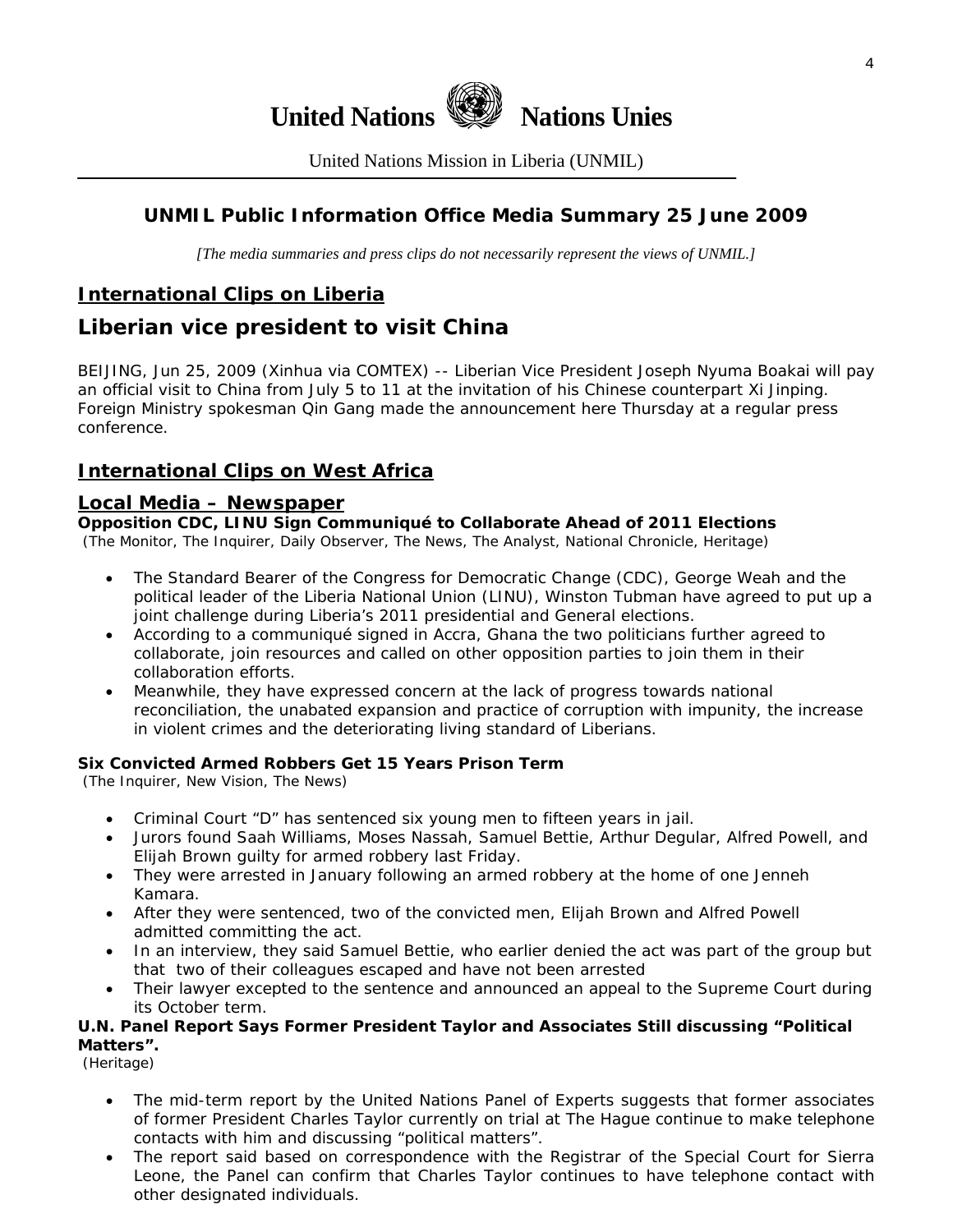The designated individuals are Cyril Allen, John T. Richardson (only on the travel ban list), Edwin M. Snowe, Jr., Agnes Reeves Taylor, Jewel Howard Taylor, Tupee Enid Taylor and Benjamin Yeaten.

#### **Major Conference on Climate Change Opens in Monrovia**

(The News, Daily Observer)

- Speaking at the start of a three-day seminar on the impacts of climate change on Liberia, the Acting Executive Director of the Environmental Protection Agency (EPA), Mr. Jerome Nyenkan says three major climate hazards have been identified in the country.
- Mr. Nyenkan named rise in sea level, coastal erosion and changes in rain fall pattern.
- At the same time, UNDP Country Representative Dominic Sam says Liberia as a developing post-war country is vulnerable to climate change.

#### **Liberian Refugees Arrested, Detained in Guinea**

(Daily Observer)

- Over an endless leadership crisis in the Konka Refugee camp in N'Zerekore Prefecture of Guinea, eight Liberia refugees have been arrested and detained at the border town of Macenta in Guinea.
- The crisis is reported to been sparked off by the refusal of the Guinean local authorities to accept changes in the refugee leadership as demanded by some of the refugees.

# **Local Media – Star Radio** *(culled from website today at 09:00 am)*

# **Six Convicted Armed Robbers Get 15 Years Prison Term**

(*Also reported on Sky F.M., and ELBC*)

#### **EPA Identifies Climate Hazards in Liberia**

(*Also reported on Sky F.M., and ELBC*)

#### **DEA to Destroy Dangerous Drugs Friday**

- Over LD\$24 million worth of dangerous drugs are expected to be destroyed across the Country on tomorrow.
- According to the Drug Enforcement Agency, the destruction of drugs in its custody will take place simultaneously in the fifteen Counties.
- DEA Director, James Jaddah named the drugs as over eight thousand grams of marijuana, two hundred thirty grams of Cocaine, among others.
- The destruction is in observance of international day against drug abuse and trafficking.

#### **Vessel loaded with Scarp Materials Impounded in Greenville**

- The County Attorney of Sinoe has arrested and detained the captain and crew of a vessel loaded with scraps at the port of Greenville.
- Attorney John Gabriel also impounded the vessel and ordered the crew to off load the nine hundred metric tons of scraps.
- According to the County Attorney the scraps were taken from the old Vamplah Camp site near Greenville.
- The captain and crew have been reportedly jailed at the Correctional Palace in Greenville.

#### **Maritime Institute to Open Soon**

- The Bureau of Maritime Affairs says it is exerting every effort to ensure the speedy reopening of the Liberia Marine Institute in Marshall, Margibi County.
- BMA'S Commissioner, Binyah Kesselly disclosed that reconstruction work on the institute which began February this year would be completed in August.
- Commissioner Kesselly the BMA is pursuing partnership to invest in seafaring training and a manning agency to place trained Liberian seafarers on ships around the world.
- Mr. Kesselly indicated when re-opened, the LMTI would have the potential to create employment opportunities for Liberians.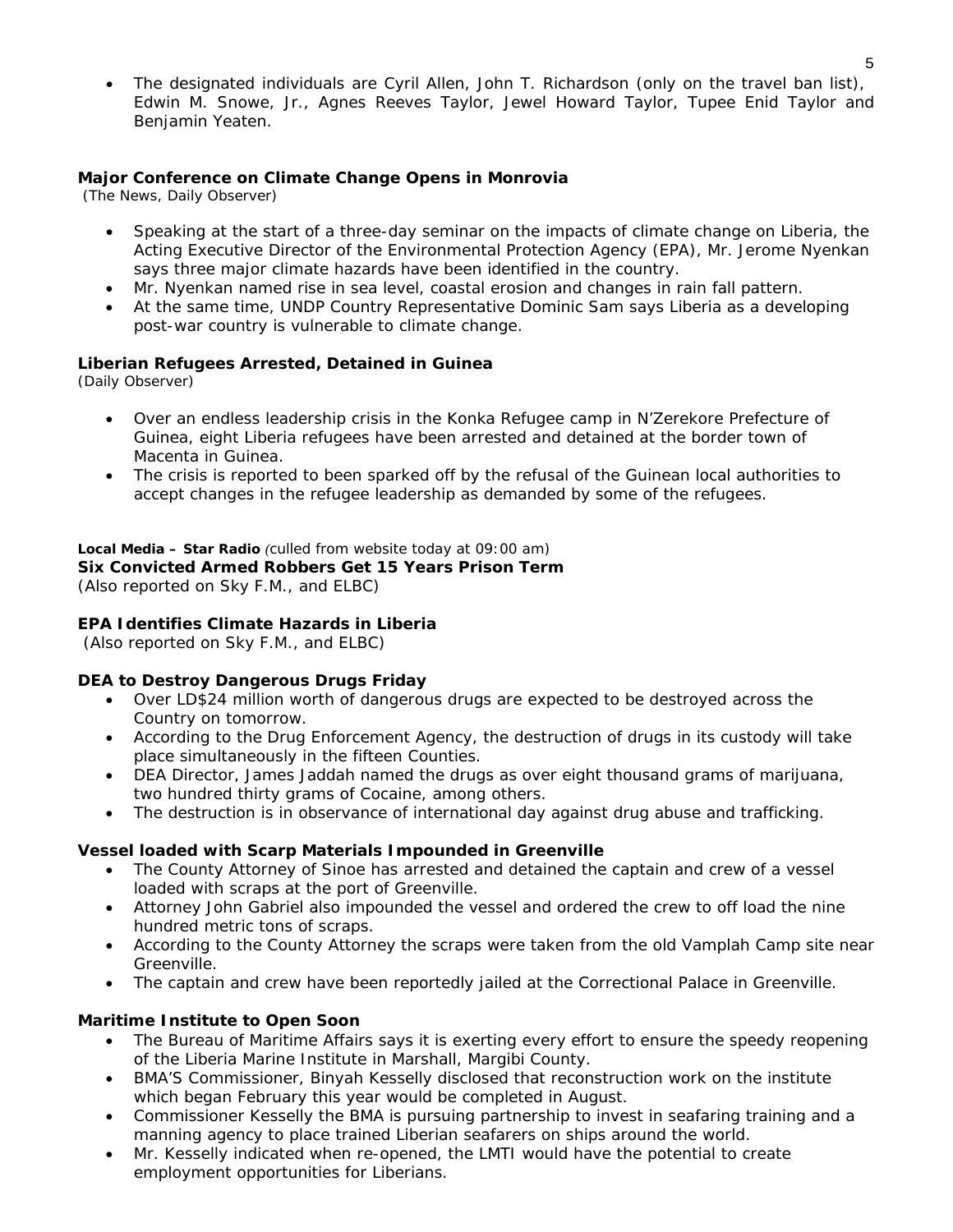# World Politics Review Thursday, 25 June 2009

# **Reconciling the Truth: Liberia TRC Set to Wrap Up**

MONROVIA, Liberia -- Liberia's Truth and Reconciliation Commission (TRC), modeled after South Africa's approach to moving beyond the violence and repression of apartheid, moved into its final stages last week. At a final conference on the outskirts of Monrovia, 400 representatives from around the country and the Liberian diaspora met to discuss findings from the thousands of hearings conducted so far, and to determine the path ahead.

That, many agree, will not be an easy task.

The commission was established in 2005 to address the legacy of the civil war that ravaged the country from 1989 to 2003. The roots of that conflict trace back to age-old animosities between Americo-Liberians, the



descendants of freed slaves from the U.S., and indigenous Liberians from the numerous tribal groups that historically lived in the region. Tensions reached their peak in the late-1970s and 1980s, until Charles Taylor's 1989 rebellion sparked a civil war.

The 14 years of conflict that followed manipulated tribal, political, religious, family and ethnic ties, and turned the country upside down. Numerous rebel forces formed, splintered, and disbanded. Even cautious estimates put the number killed by the war at 200,000. Hundreds of thousands more were raped, injured and displaced, while almost everyone in the nation of 3.5 million people was affected in some way.

The TRC has now heard testimony from 20,000 witnesses regarding the period covering the late-1970s through August 2003. Government officials, ex-warlords, members of civil society, financiers, rebels, and regular citizens have all come forward to weave their individual narratives into a history of the convoluted war: some apologetic, some angry, some still traumatized, some honest, others not.

Hearing their testimony and fleshing out what really happened was an essential step in reconciling Liberian society, explains TRC Chairman Jerome Verdier from his office.

"The Commission believes," Verdier told the press last week, "consistent with the mandate, that reconciliation entails the people of Liberia firstly understanding what has happened in the past. That impunity is a thing of the past, and that justice is necessary for upholding the rule of law in Liberia."

But not everyone believes the TRC has brought Liberia closer to the truth. Many insist that few significant actors divulged truthful statements, using the forum of the TRC to instead justify their actions, or blame others.

Joshua Milton Blahyi, once known as "General Butt Naked," is regarded by observers as an exception to this rule: a former faction leader who gave truthful, remorseful and accurate accounts of his actions, which included the ritual killing of children and resulted in the deaths of 20,000 people. Having experienced a religious conversion more than a decade ago, Blahyi now regrets his actions and says he will readily accept any punishment the TRC metes out. But he feels the process has lacked the conviction necessary to facilitate healing.

"I don't see people putting in the real time or effort in solving the real problems of our society," he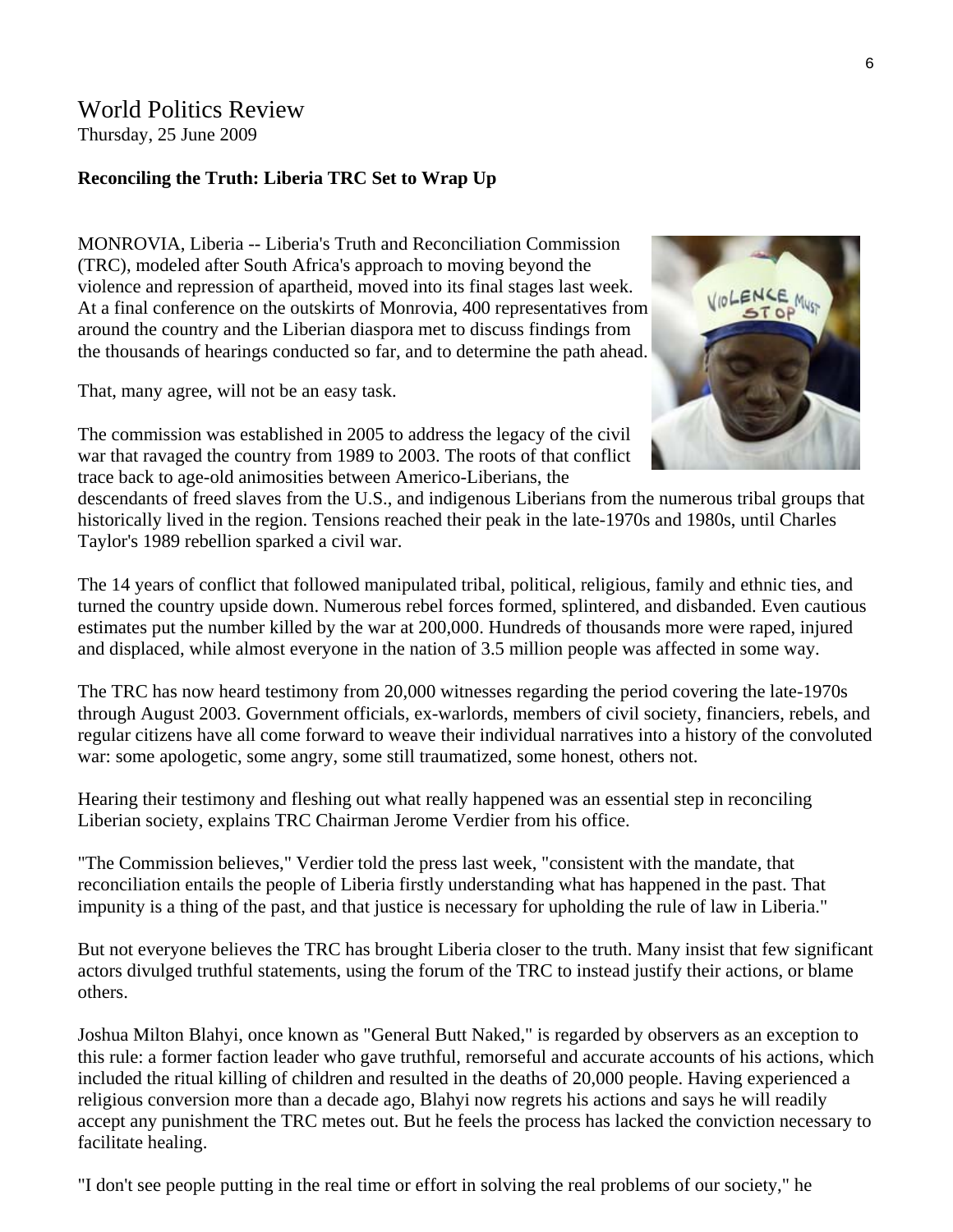explains from outside the conference. "They put times and dates on reconciling the [civil war]. . . . We just need more time."

Time, like resources, has been a limiting factor from day one. The legislature allotted only two years for actual hearings, and that time is now up. So commissioners must work with what testimony they have to make their final recommendations, including decisions over who, if anyone, should be prosecuted.

"We have a mandate to make recommendations," explains Verdier. "And in doing so we have to be realistic, we have to be fair, and we have to be seen to understand the realities of the day."

Sen. Prince Johnson, one of the TRC's few vocal critics, argued that those accused of having perpetrated crimes were not able to defend their actions or to confront their accusers.

Johnson led a breakoff faction of Taylor's movement during the civil war, and appeared in a videotape showing the torture and execution of former President Samuel Doe. He believes he is on a list of 200 people that the TRC is recommending for prosecution, something he claims cannot happen.

"There is already an existing law in this country, passed by the national legislature and the Senate in [August] 2003," Johnson says, presenting and quoting from the law: "This is an act to grant immunity from both civil and criminal proceedings from acts or crimes committed during the civil war from December 1989 [to] August 2003."

Johnson's citation was the first time the law had been discussed in a public forum. If he is correct and the law is, in fact, legally valid, it would present a significant hurdle in following through on any recommended prosecutions.

Regardless of criticisms by Johnson or others, Verdier explains that the TRC is on course to compile the input from the conference and deliver its recommendations by the June 30 deadline.

The next step for Liberia -- and the hardest one -- will be determining exactly how best to act on those recommendations, without disrupting the country's initial steps toward reconciliation and the development that has been fostered.

*Myles Estey is a media trainer and journalist living in Monrovia, Liberia. His blog, [The Esteyonage](http://www.esteyonage.blogspot.com/), tries to capture some of the beautiful insanity of the country. Myles wishes he was surfing.* 

*Photo: A woman participating in the U.N. Mission in Liberia's "16 Days of Activism" campaign to strengthen the rights of women and stop gender-based violence (U.N. photo by Christopher Herwig).*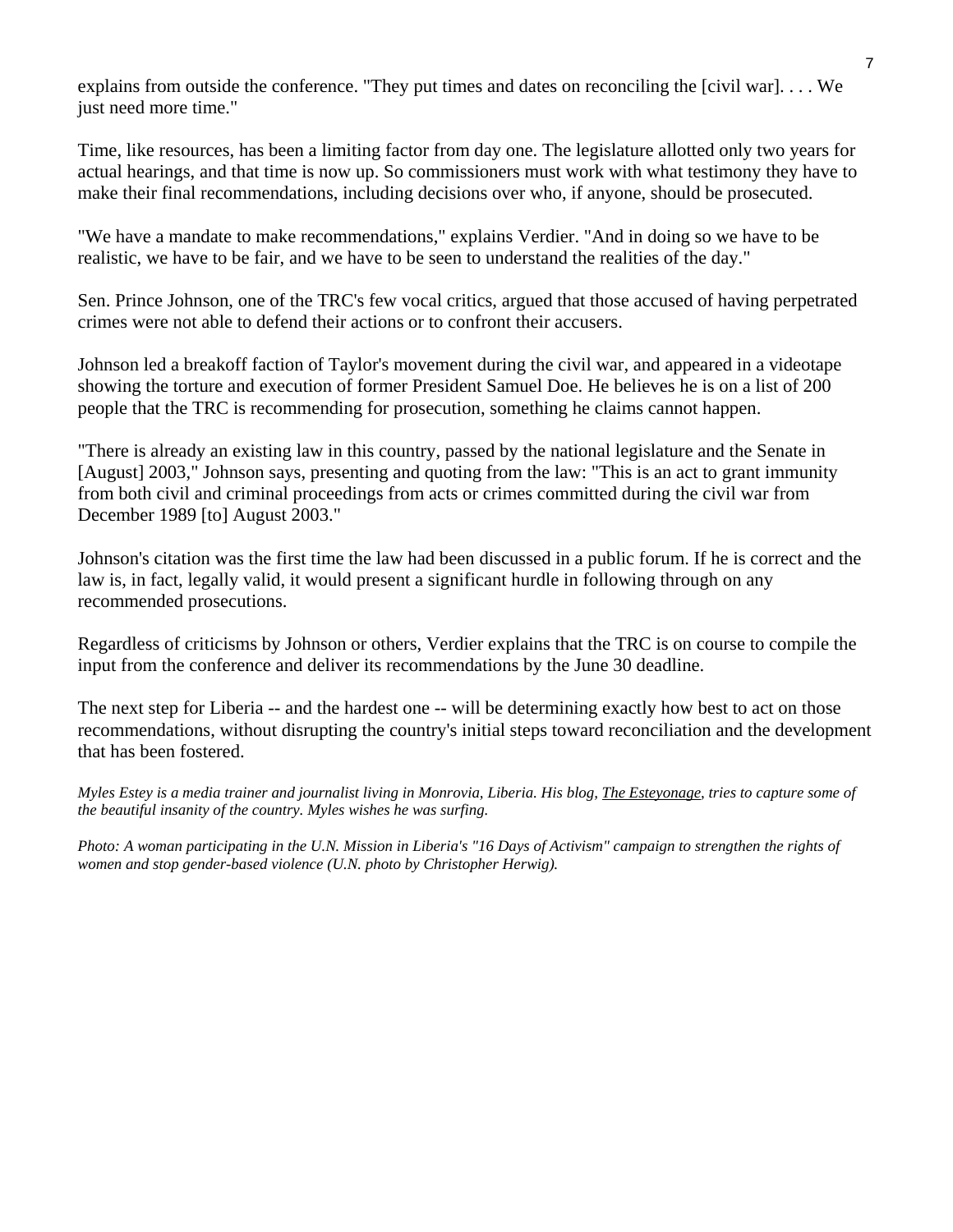# NRC Handelsblad

Friday 26 June 2009 http://www.nrc.nl/international/article2280195.ece/

# **France and the Tutsi have to face justice in Rwanda too**



*A file photo shows prisoners suspected of taking part in the 1994 Rwandan genocide. Photo AFP* 

The Netherlands is ashamed for its absence during the genocide by the Hutus in Rwanda in 1994. That is why it is afraid to demand that the Tutsis - and France - be tried too.

# By Marcia Luyten

Fifteen years after the mass slaughter during which an estimated 800,000 Tutsis and moderate Hutus were killed in Rwanda, only one party involved in the conflict has stood trial: the Hutu. The International Criminal Tribunal for Rwanda in Arusha, Tanzania, has so far sentenced 44 Hutu leaders. People's tribunals in Rwanda - the so-called gacacas - have judged 1.5 million genocide suspects.

But according to the UN's High Commissioner for Refugees the Tutsi rebel army has also killed between 25,000 and 45,000 civilians in 1994. Despite the fact that these deaths were investigated and documented by the UN, the Rwanda tribunal and Human Rights Watch, there have been almost no prosecutions.

Time is of the essence in Rwanda. On 31 December 2010, the Rwanda tribunal will be dissolved. Before that happens the parties who have not had to explain themselves before a court of justice should be made to do so. They are France, which actively assisted the Hutus in carrying out the genocide against the Tutsis, and top Tutsi military men in the party of Rwandan president Paul Kagame. His Rwandese Patriotic Front (RPF), which stopped the genocide in 1994, also committed war crimes as it took control of the country.

The Rwanda tribunal is very different from the International Criminal Tribunal for the former Yugoslavia in The Hague, where all the parties involved are being tried: Serbs, Croats and Bosnians. It is a fundamental principle for all the tribunals, and for the International Criminal Court in The Hague that it should at all costs avoid carrying out victor's justice.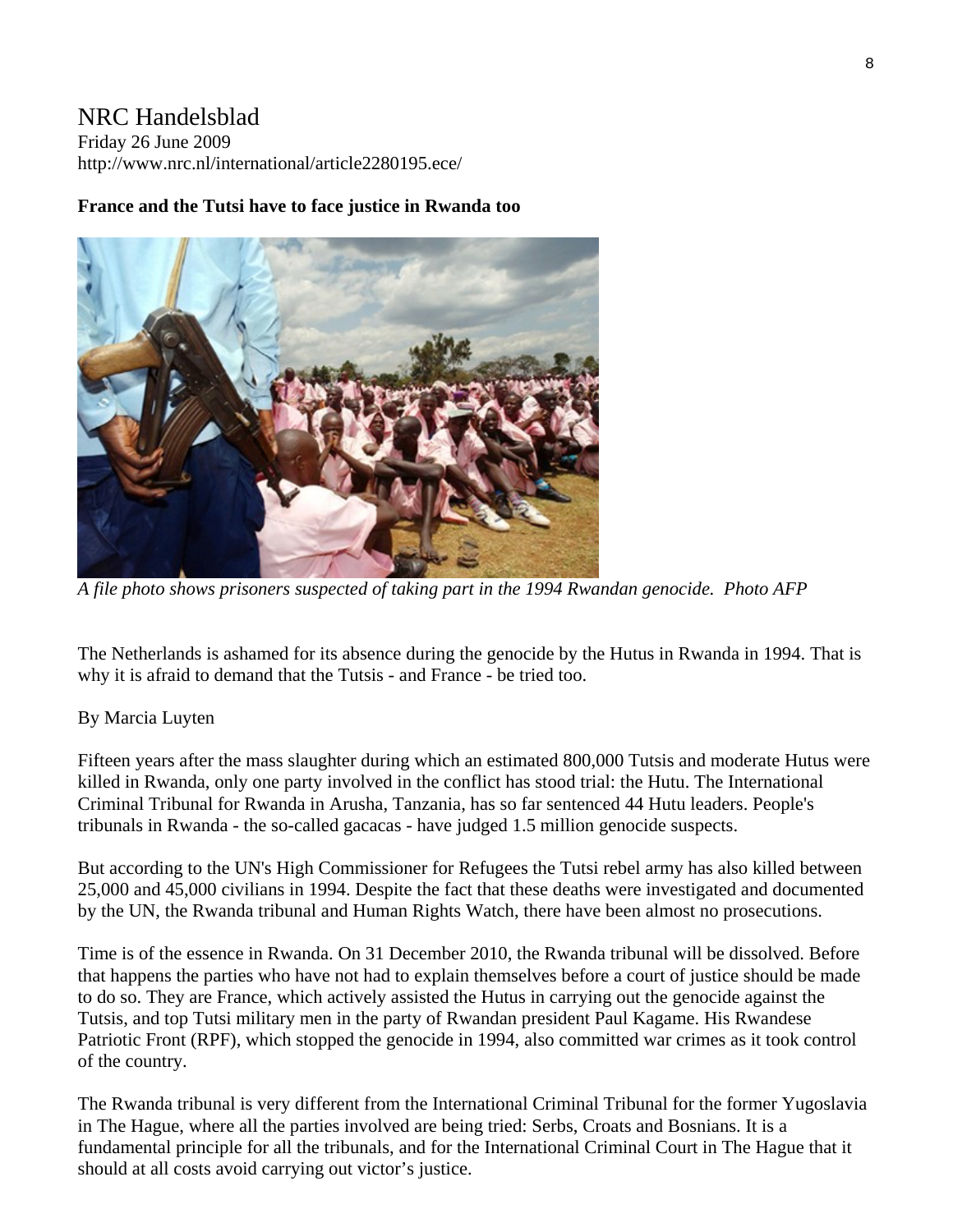The Croat and Serb governments resisted the Yugoslavia tribunal for years, until the European Union made compliance with the tribunal a condition for future EU membership. Slobodan Milosevic' arrest in 2001 proved that Serbia had made the switch. A year earlier, wanted war criminals were still dining freely in the best restaurants of Belgrade; after Milosevic' arrests they all went into hiding. One, Radovan Karadzic, grew a beard and started a new life as a druid.

But in the case of Rwanda there has been no equal treatment of all parties. The former French prime minister Edouard Balladur has never had to grow a beard, despite there being sufficient evidence for French complicity in the genocide. The top commanders of Kagame's rebel army have never had to go into hiding because of the atrocities they committed in 1994.

# **Political and economical power**

At least the crimes committed by the latter were investigated by the Rwanda tribunal. But the so-called special investigations ordered by the main prosecutor in both the Rwanda and Yugoslavia tribunal, Carla del Ponte, so angered the Rwandan government that it stopped collaborating with the tribunal. In 2002, it banned genocide survivors from travelling to Arusha to testify - even if this jeopardised cases against Hutu genocide suspects.

The so-called "witness crisis" lasted for months. Only after the US put pressure on Rwanda behind closed doors did the government allow the survivors to testify again. But full cooperation in cases against Tutsi officers was never demanded. According to Victor Peskin, an expert in international courts and author of International Justice in Rwanda and the Balkans (2008), the international community "never really exercised pressure on Rwanda to demand full cooperation with the tribunal."

Sabotaging the work of the tribunal didn't even get the Rwandan government in trouble, Peskin noted. Quite to the contrary: the Rwanda tribunal, which already had an image problem due to a series of administrative scandals, its excruciatingly slow progress and its unfair treatment of witnesses, was harassed by the Rwandan government to the point that Carla del Ponte was forced to offer her resignation in 2003.

International courts do not themselves have the power to make governments comply. It is only when the big players in the international community use their political and economical power that a country can be forced to collaborate with an international tribunal. The Netherlands, which plays the proud host to many international tribunals and courts, has understood this. Together with Belgium it is the only EU member state to demand that Serbia extradite former Bosnian-Serb leader Ratko Mladic before the Stabilisation and Association Agreement, the first step towards EU membership, can be signed.

The international community's approach to the former Yugoslavia tribunal is in stark contrast with the passivity it displays towards the Rwanda tribunal, says Peskin. Why is the Netherlands not bringing pressure on Rwanda to make sure that all the parties involved in the 1994 genocide are equally tried?

# **Conditional on cooperation**

It is not as if there is a lack of ways to pressure Kigali. The Rwandan government depends on foreign aid for half its annual budget or 300 million dollars per year. The Netherlands are well placed to take the lead, because of its historic neutral position in Africa, and because of the considerable support that Dutch development aid minister Jan Pronk lent the Rwanda government immediately following the genocide, and because of the 36.5 million euros the Netherlands gives to Rwanda through its embassy in Kigali this year.

So why has the Dutch government not pulled its weight either within the United Nations, through bilateral contacts or other ways in order to force the Rwanda tribunal to try more cases against Tutsi officers?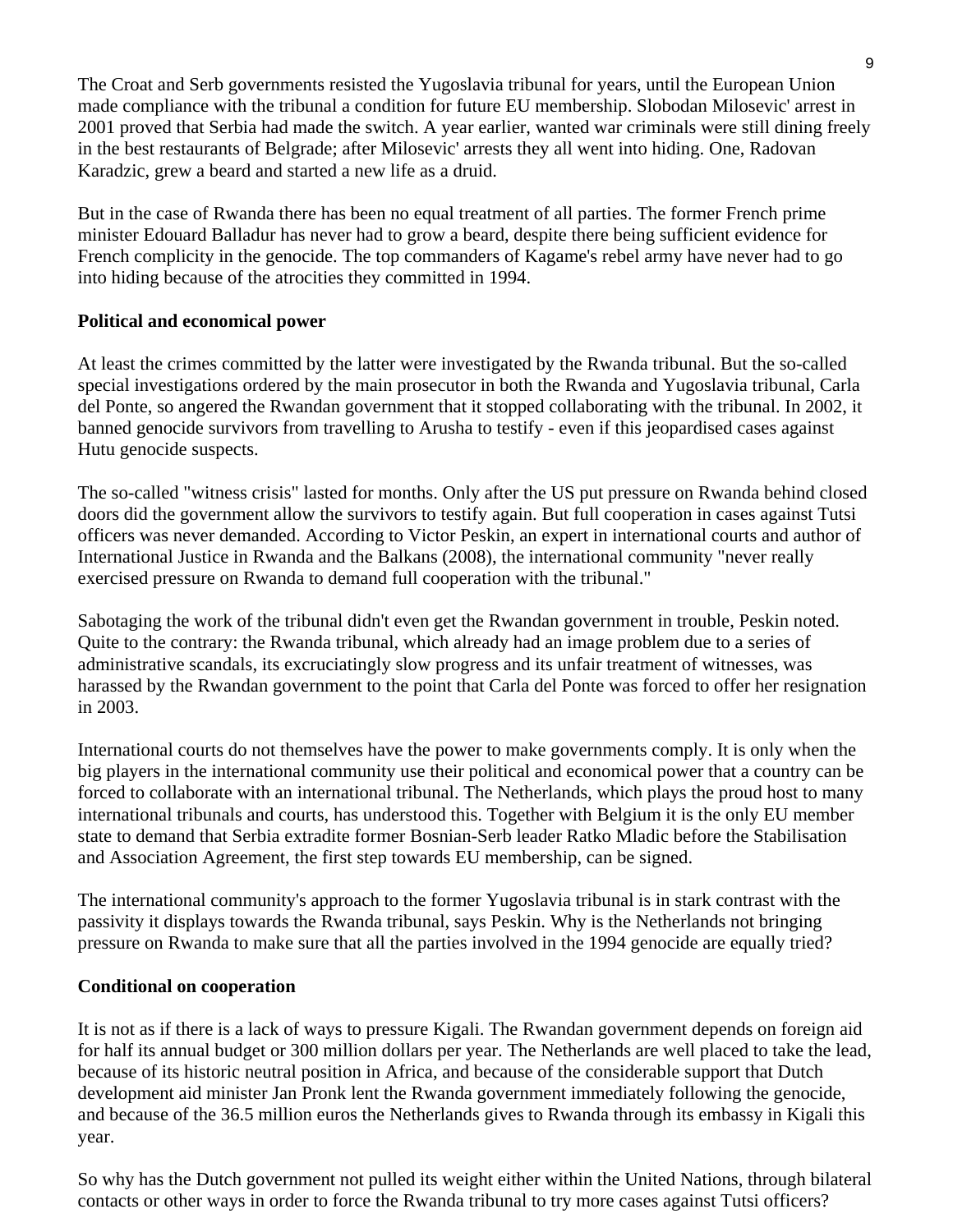In an email the Dutch foreign ministry responded: "The Netherlands respects the independence of the international courts and does not exercise pressure on their prosecution policy. The Rwanda tribunal is free to establish its own prosecution policy and to set its priorities..."

But why then has the Netherlands acted so differently in the case of the former Yugoslavia tribunal? Aid to Rwanda could have been made conditional on Kigali's full cooperation with the tribunal. The foreign ministry: "The Netherlands has never wanted to link aid to collaboration with the Rwanda tribunal or any other tribunal."

Perhaps not, but it has certainly made EU membership - and the financial and economic benefits that go with it - conditional on full cooperation with the former Yugoslavia tribunal.

It is true that international tribunals are free to set their own prosecution goals. But Carla del Ponte did want to prosecute crimes committed by the Rwandese Patriotic Front. She knew that it would undermine her legitimacy and that of the Rwanda tribunal if it was seen to deliver only victor's justice. But if the Rwanda tribunal was going to be free to set its own goals, it needed the international community to bring pressure on Rwanda to cooperate.

Ironically, one of the involved parties that have so far escaped justice is now actively trying to prosecute Tutsi officers: France. Based on a controversial report by the French investigative judge Jean-Louis Bruguière, prominent officers in Paul Kagame's army have been indicted for complicity in shooting down the plane of then Rwandan president Juvénal Habyarimana, a Hutu, on April 6, 1994. The attack signalled the beginning of the genocide against the Tutsi minority in Rwanda.

France is the least suitable country to seek justice in Rwanda because France played an important part in the Rwanda genocide.

#### **Behind closed doors**

French president Francois Mitterand supported the extremist Hutu government of Rwanda from the first incursion by Kagame's rebel army on October 1, 1990 until it took power in Kigali in July 1994. Desperate to safeguard the "Françafrique" - the French influence in Africa - from the Uganda-based and therefore Anglophone RPF, Paris had sent money, military instructors, radio equipment, food and weapons to the Hutu government, despite a UN embargo.

Between 1990 and 1994, French military armed and trained the Interahamwe, the later Hutu death squads, despite France having been warned as early as 1990 of the possibility of a genocide. All the evidence suggests that if France hadn't shored up the beleaguered Hutu government in the early nineties, the Tutsi rebels would have taken power in no time.

The American journalist Andrew Wallis, in his book Silent Accomplice, gives an astonishing account of French involvement in Rwanda. Wallis lists testimonies about weapons deliveries, French soldiers "protecting" survivors in return for sexual favours, French soldiers advising Interahamwe militiamen to throw the dead bodies in the Kivu lake to avoid them being spotted by Western satellites. The French soldiers showed them how to first cut open the bellies of the corpses so they wouldn't float.

There have been several investigations into France's role in the Rwanda genocide. The French parliament in 1998 investigated French military cooperation with Rwanda between 1990 and 1994. The investigation was led by Mitterrand's former defence minister Paul Quilès. The commission heard 88 witnesses; not one of them under oath. The testimony was given behind closed doors if the witness so requested. Conclusion: "France was not an accomplice in the Rwandese genocide."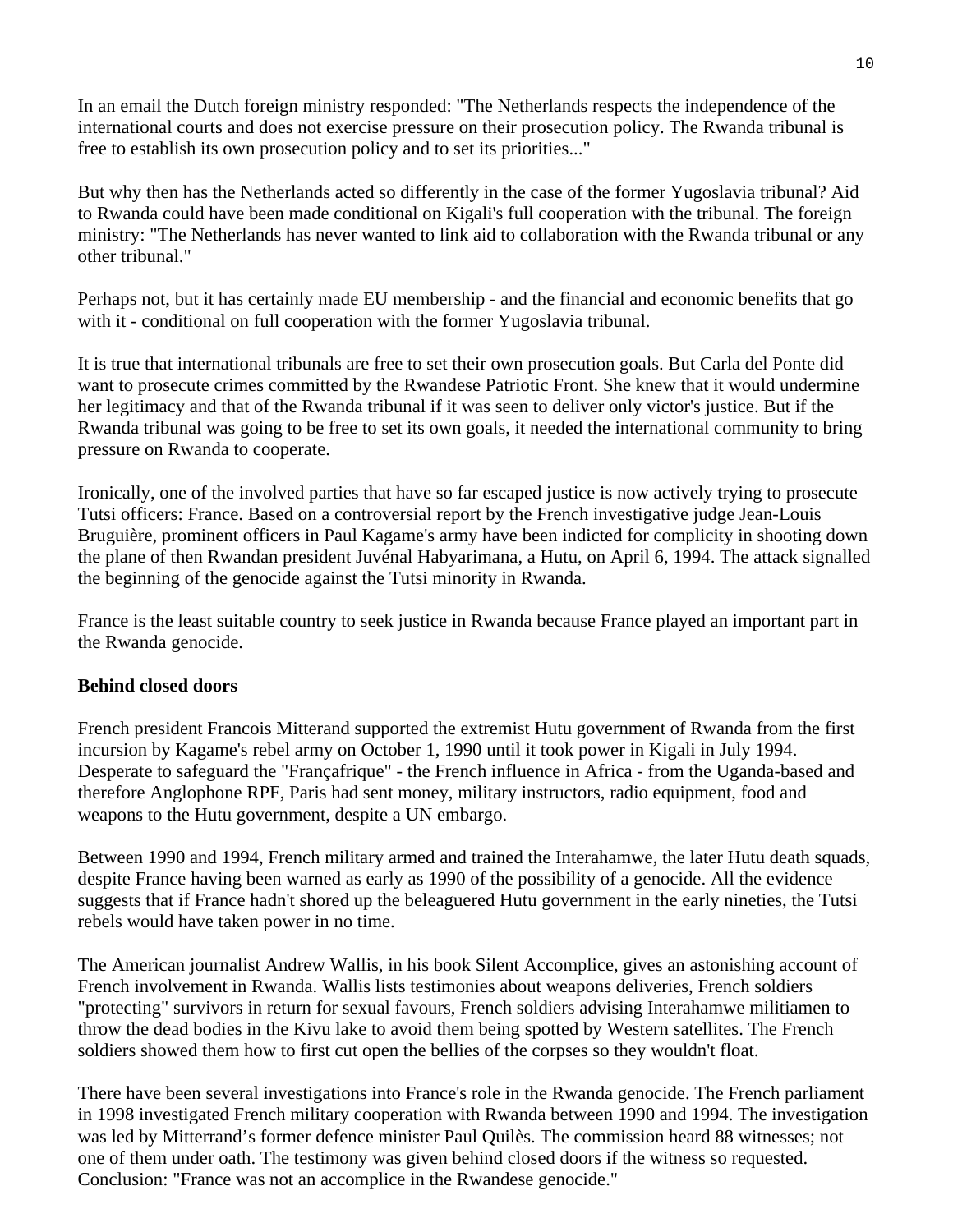### **Perpetrators feel like victims**

The Organisation for African Unity also commissioned a report from an international panel of experts. In 2000, it concluded: "The French government had unrivalled influence at the very highest levels of the Rwandan government and the Rwandan military. They were in a position to insist that attacks on the Tutsis must cease, and they chose never to exert that influence."

Instead, Paris evacuated prominent Hutu politicians to Paris as soon as the genocide began. In the international arena it lobbied actively in support of what it called "the legitimate government of Rwanda". That interim government had been installed on April 10, 1994 at the French embassy in Kigali, while street dogs were eating the corpses on the streets outside. An estimated 200,000 people had been murdered when France gave an official reception to members of the interim government in Paris, among them Jean-Bosco Barayagwiza, who was given a life sentence by the Rwanda tribunal in 2003.

The reason why the Netherlands is letting Kagame off the hook is simple: it is because we are ashamed about our passive role during the genocide in 1994. But by going easy on the RPF we are in danger of leaving a new and festering wound behind in Rwanda.

Impunity breeds more violence. It has been this way in Rwanda for a hundred years. Yesterday's victims are tomorrow's perpetrators. The Hutus in Rwanda are now cowed, just like they were before the Hutu revolt of 1959, when the Tutsis ruled Rwanda. Once again Hutus are often being passed over for good jobs and positions of power. There is no justice for the Hutu dead. And so the perpetrators of 1994 now feel like the victims.

The tribunal that could lift the impunity of both France and the current government in Rwanda will be around for just a little bit longer. It looks like its mandate will be extended until December 31, 2010 for trials, and until 2013 for appeals. On June 4, Carla del Ponte's successor, Hassan Jallow, made it clear before the UN security council that he has no intention to prosecute Tutsi cases. Some people say many of these cases are ready to go but they have been deliberately buried.

Rwanda deserves justice. In order for that to happen France has to be made to answer to an international court, and Tutsi officers have to explain themselves for retaliatory murders committed against Hutu civilians. It is exactly because of our gross negligence in 1994 that we should now do everything in our power to see to it that justice is done in Rwanda.

Marcia Luyten is a cultural historian, economist and journalist. She is based in Uganda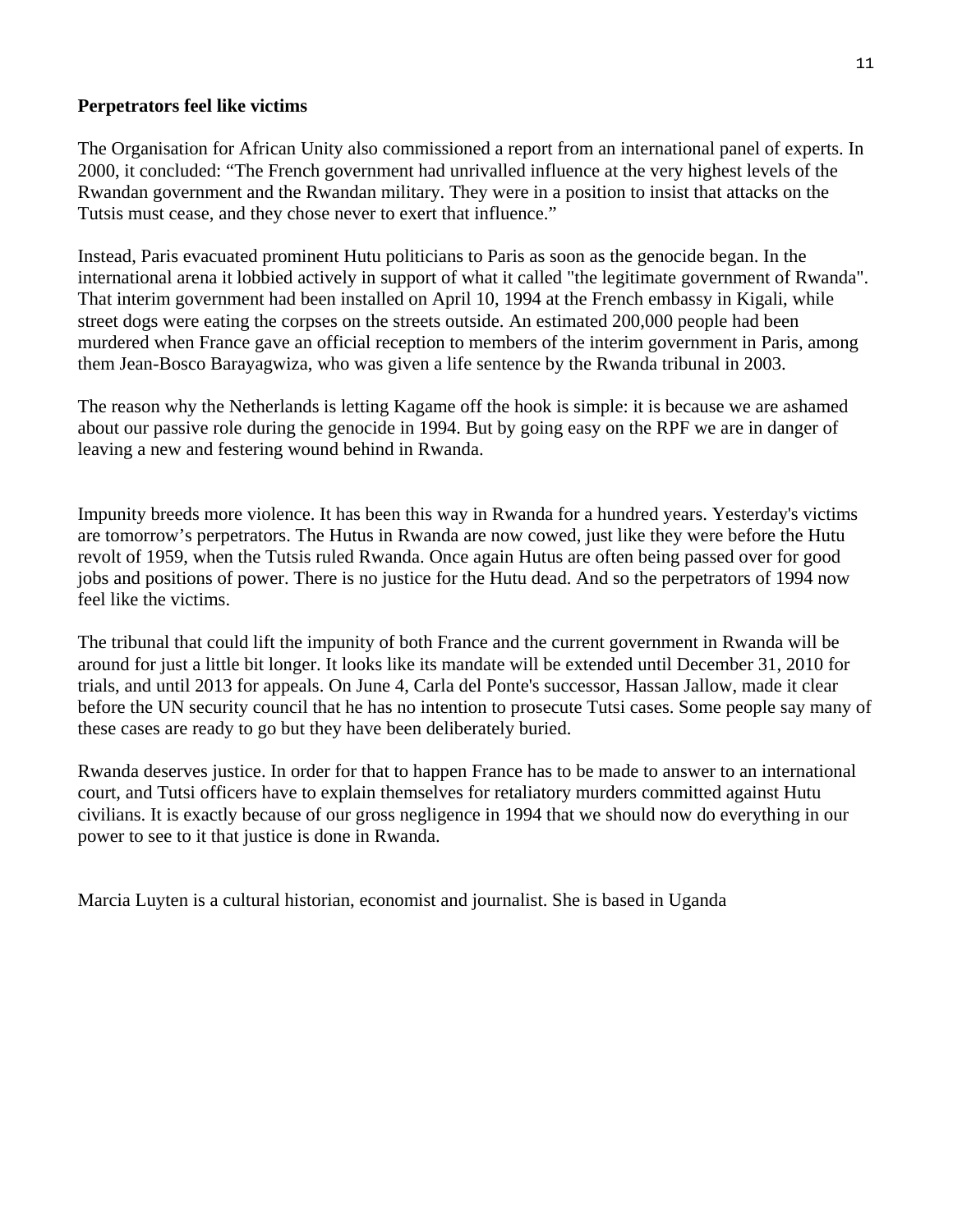Voice of America Thursday, 25 June 2009

### **Football Aims to Help Heal Rwanda's Post-Genocide Divide**

By Linda Blake Kigali

Several of the world's top footballers came to Rwanda this week to play a charity match in support of the country's genocide survivors. The VOA correspondent reports from Kigali on the unifying power of sports in a country still healing from the divisive events 15 years ago.

By sunset Monday, Rwanda's Amahoro stadium was packed with more than 20,000 football enthusiasts.

Tutsis, Hutus, the young, and the old cheered on Rwanda's Amavubi Stars as they came out victorious in a charity match against an All-Star team led by Cameroon and Barcelona striker Samuel Eto'o.

Proceeds went to the 'One Dollar Campaign,' an organization that builds homes for displaced orphans of the **cemetary" of Kigali, Rwanda**  1994 Rwandan Genocide against the Tutsis.

**(file photo)** 

After the game, a crowd of young Rwandans gathered around all-star player and professional American footballer Dominic Scicluna as he urged the children to harness football to help heal the country's post-genocide divide.

"The players with the best technique in the world are ones that know that football is the vehicle for peace," Scicluna said. "That is why this stadium is called peace. What is the name of the stadium in Rwandee? "Amaharo!" That is right, and Amahoro means peace.

Using football to help unify is a concept that has trickled down from the stadium to the streets. Last October, when Rwanda's National Unity and Reconciliation Commission was tasked with reintegrating genocide perpetrators back into the same community they committed atrocities against, it turned to the beloved sport.

A series of football matches took place during a three-month stretch in various parts of urban Rwanda, including Kigali and Butare, and were each followed by events where the two parties could comfortably converse. And they actually worked, says NURC Project Coordinator Oswald Rutimburana.

"The sports makes the first entry - football - and it helps them come closer," Rutimburana said. "We have seen it working. We have seen people now accepting them, impressing them, talking to them and at least that trust, the first trust is built."

Rutimburana says the Rwanda National Unity and Reconciliation Commission hopes to coordinate several more reconciliatory matches next year.

**Man at the "genocide** 

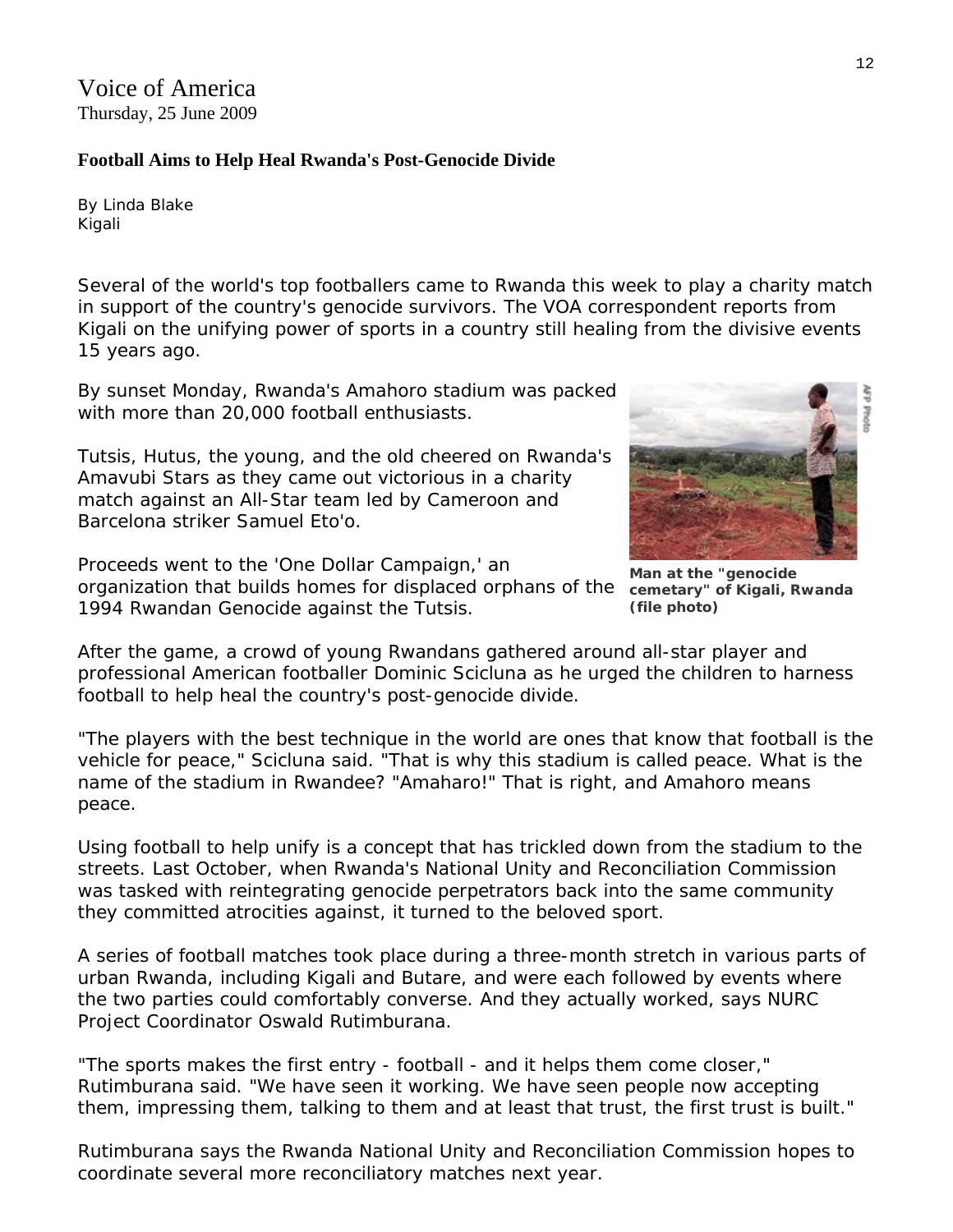# **Very Nice Monsters**

In the second part of our roundtable, Amy Davidson interrogates Jon Lee Anderson and George Packer about their encounters with charming tyrants and whether there is such a thing as "national character." (Read part one.)

Amy Davidson: Jon Lee, I was interested in your observation that "ordinary Iraqis knew which of Saddam's sons they hated and feared more, and that was Uday." Part of that, you write, has to do with what each brother actually did; but part, you suggest, was their attitude. One killed sadistically, the other obediently.

This gets at a theme in Steavenson's book: the relationship between what you might call likeability and culpability. How do we judge someone we find charming—or, how do we avoid having our judgment muddled by someone's charm?

Steavenson walks an interesting line; she gets very close to her subjects, and says that her knowledge of their complicity in Saddam's crimes occasionally made her want to shake or yell at them. She writes that everyone's story deserves to be heard, and that's fair; the trick, as she knows, is in recognizing when their story becomes that of their victims.

You've interviewed very guilty people—Pinochet, Charles Taylor—as well as ones whose guilt was murkier; George, so have you. How is it when they smile and offer you a cup of tea and seem genuinely nice? Do niceness and goodness have anything to do with each other? Or, to take the other side, what about victims who are not, on a personal level, all that appealing?

Jon Lee Anderson: It seems to me that niceness is a social tool, while goodness is a matter of conscience. Neither are innate, but are taught—ideally, early in life. The two are not necessarily related, however; i.e., you can be good without being nice, and vice-versa.

I have met some very nice monsters in my time. You mention Charles Taylor, the former Liberian president, who is now a prisoner in the Hague, awaiting trial for crimes against humanity. When we met, he was president of the country, and he was very solicitous toward me, perfectly charming. He even employed some of Liberia's wonderful old-fashioned niceties, calling me "My dear," for instance. At that moment in time, Taylor was probably responsible for the murders of several tens of thousands of his own countrymen, almost all of them civilians, many of them women and children. And he was, by all accounts, aiding and abetting—in exchange for diamonds—Sierra Leone's R.U.F. guerrillas, who were just beginning their limb-chopping frenzies through their own country. Taylor is a prime example of someone who, to my eye, is nice but not "good."

Victimhood, or perceived victimhood, is not a virtue in itself, as we should all know and which we forget at our peril. The terrible thing about it is that victimhood almost always creates new perpetrators. This can be as true on a national level as well as on the personal. As a case in point, we have all seen what thirtyfive years of brutalization by Saddam did to Iraqi society.

George Packer: I've interviewed very few people with whom I never felt a twinge of sympathy and understanding. Simply to make the interview work—which means creating an atmosphere in which the subject is willing to open up, perhaps more than he or she intended to—requires it.